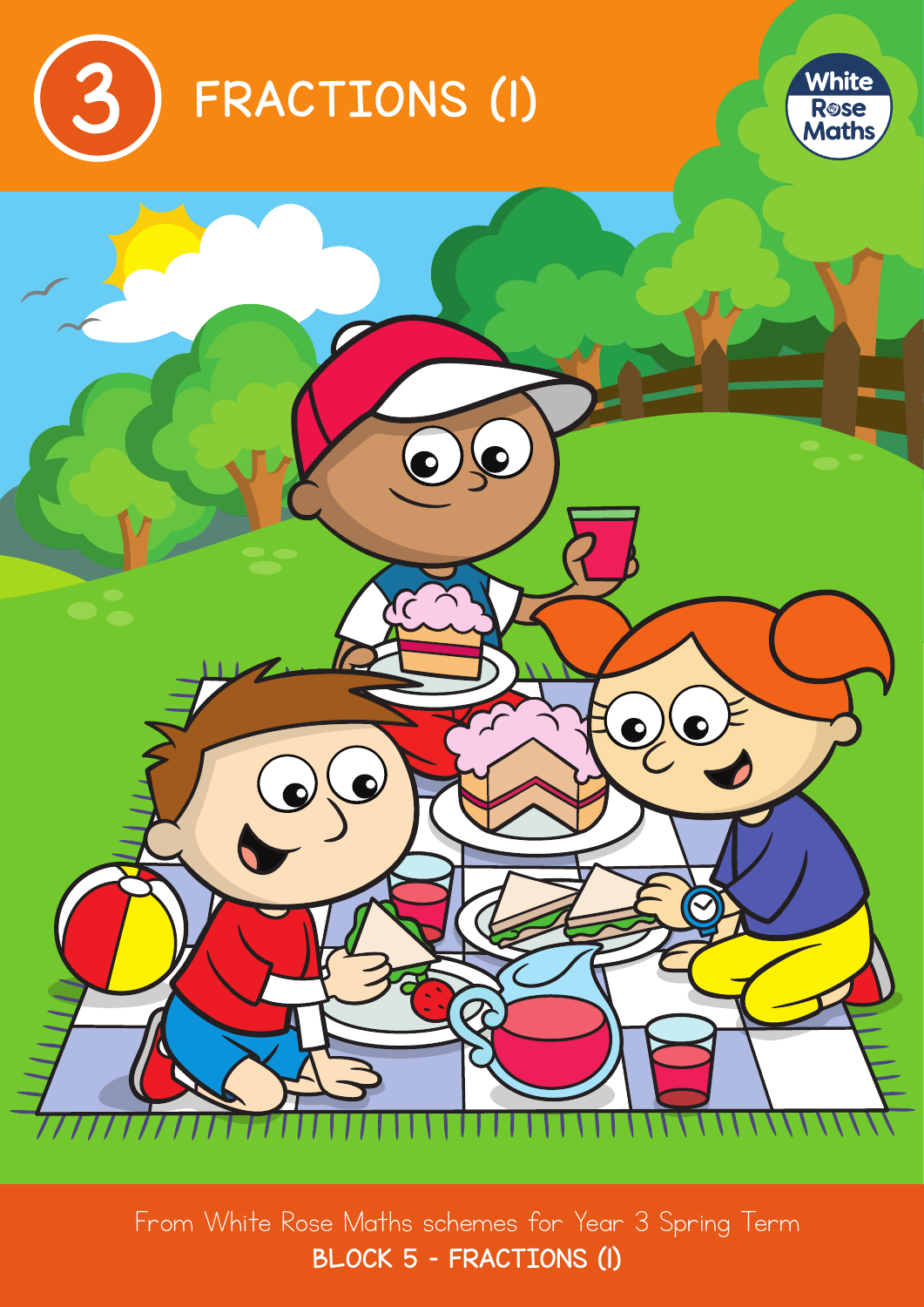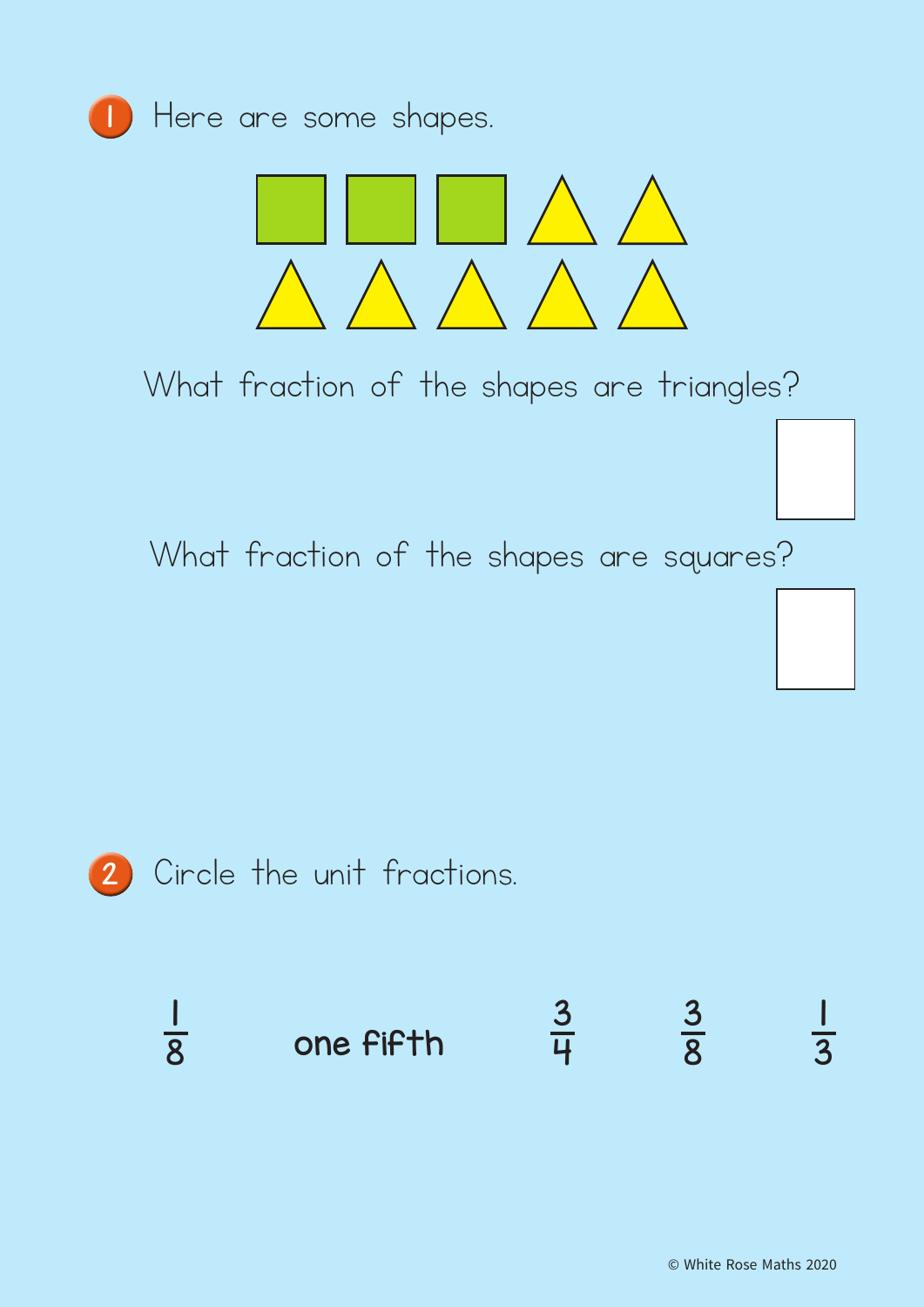



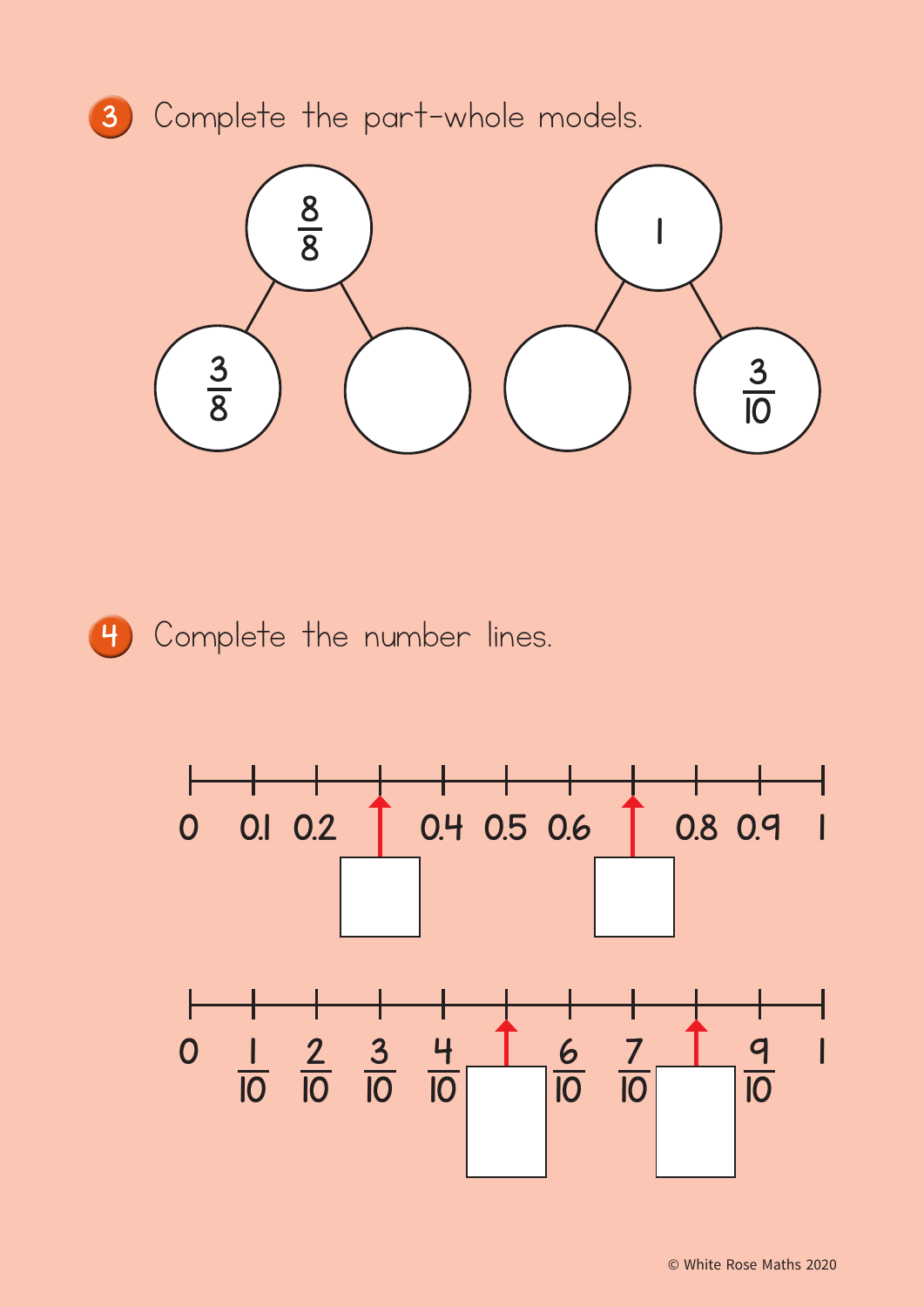

**6** Cobur 
$$
\frac{2}{3}
$$
 of each diagram.

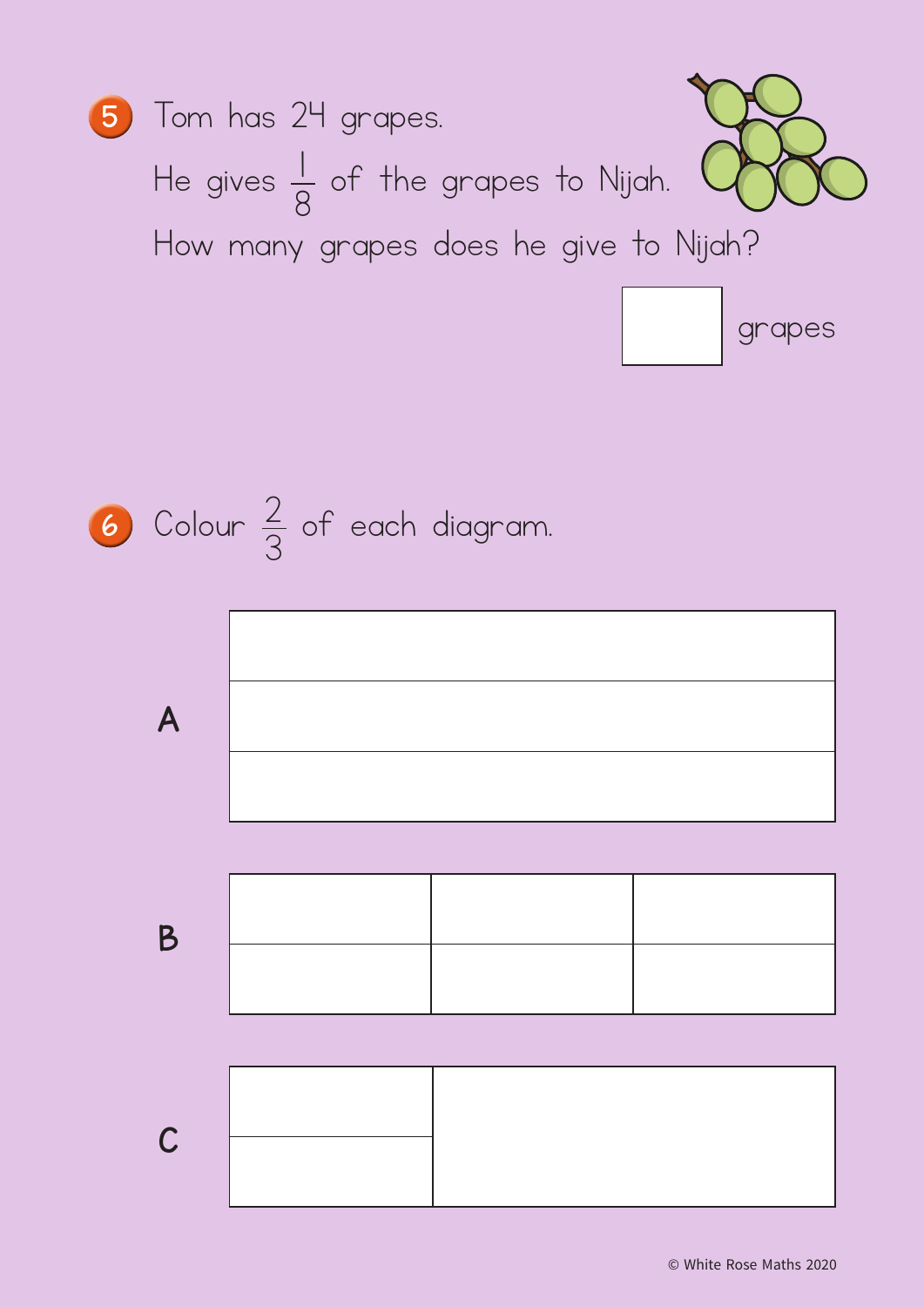

<sup>7</sup> Write <, > or = to compare the statements.



Aisha has a bag of marbles. She gives  $\frac{3}{11}$ 4 of the bag to Esther. Aisha has 15 marbles left. How many marbles did she have to begin with?

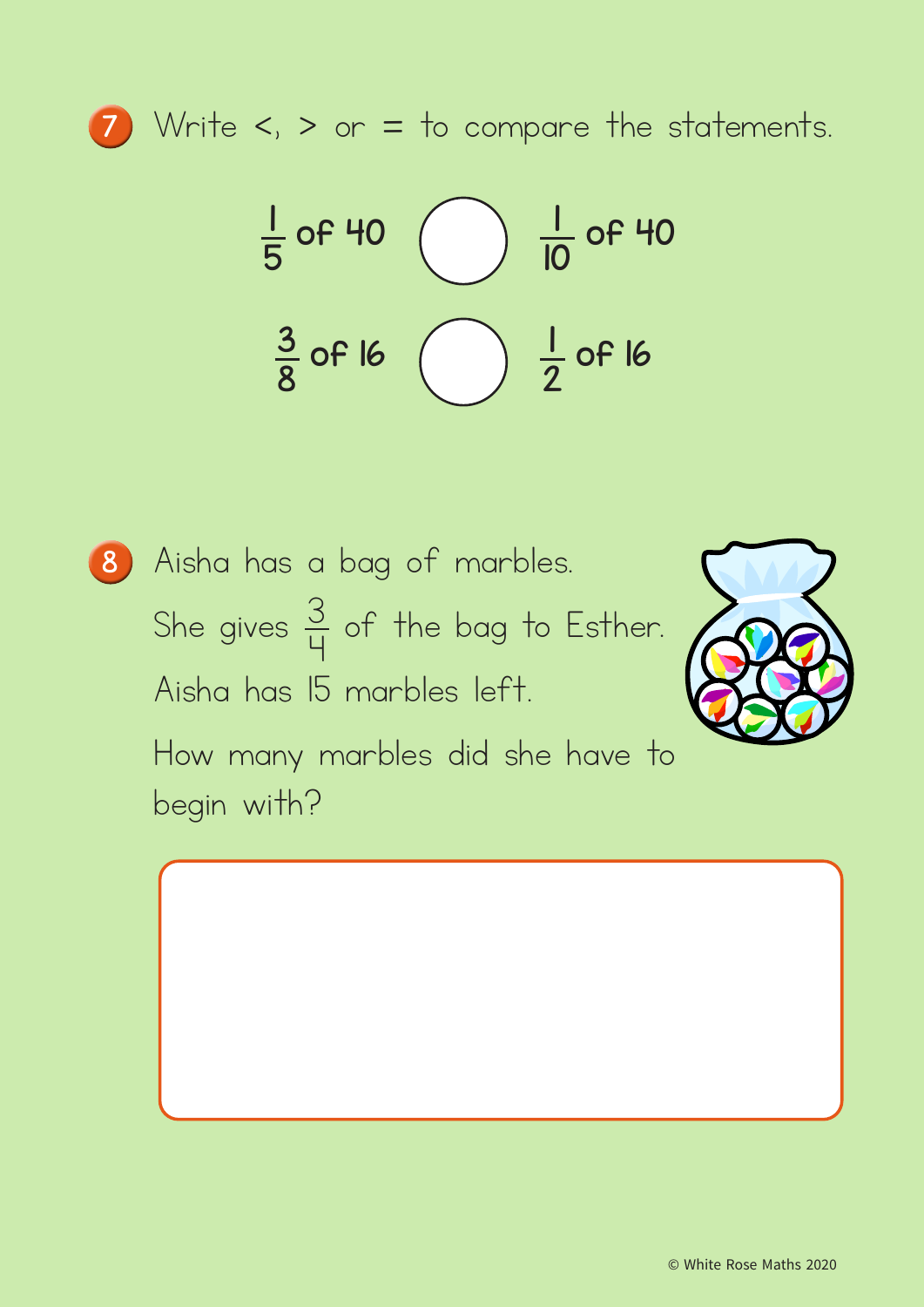